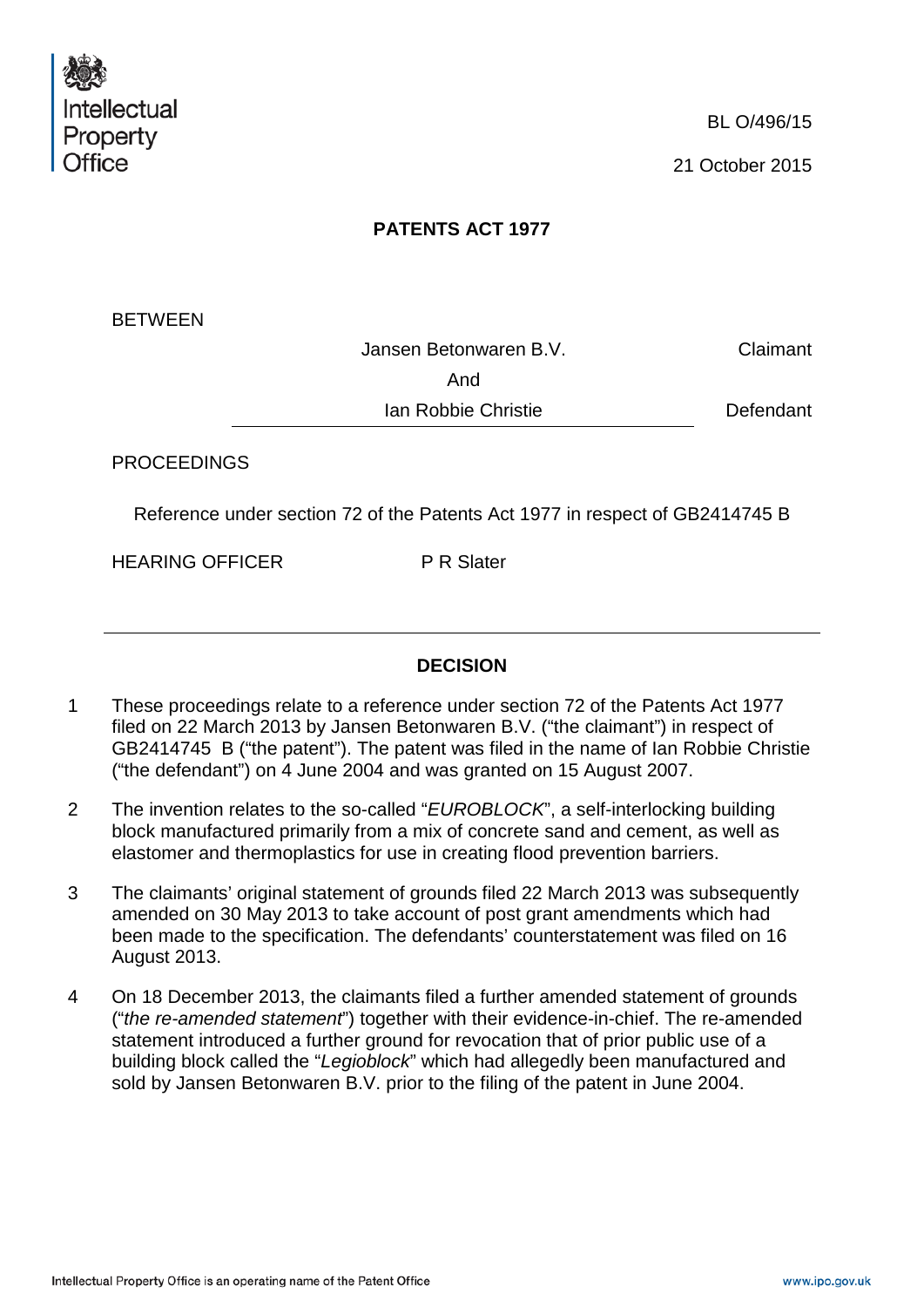#### **The Patent**

- 5 The invention relates to the so-called "*EUROBLOCK*", a self-interlocking building block manufactured primarily from a mix of concrete sand and cement, as well as elastomer and thermoplastics for use in creating flood prevention barriers.
- 6 There is very little by way of disclosure contained within the patent. Indeed, the description in its entirety amounts to only three paragraphs of text and a single figure as follows:

*"The EURO BLOCK is a new approach to the construction of cement blocks. It is manufactured by primarily using a mix of concrete sand and cement as well as elastomer and thermoplastics. It has four main design features.*

*The first feature of figure one (item 1) comprises a base in the form of a rectangular block. The second feature of figure one, (item 2) is a top layer in the form of a rectangular block. The third feature of figure one, (item 3) is a female indentation. The fourth feature of figure one (item 4) is a male insert that fits into the female indentation.* 

*The project will be produced in a range of dimensions to cover the various markets and customer requirements. This block can be used with sealant to prevent leakage. The Euroblock is intended to be used in the storage of materials and flood prevention because its main purpose is to prevent the flow of water and other materials by building a simple wail construction The blocks are built on self-interlocking design are easily erected and dismantled"*



 $Fic.$   $on \varepsilon$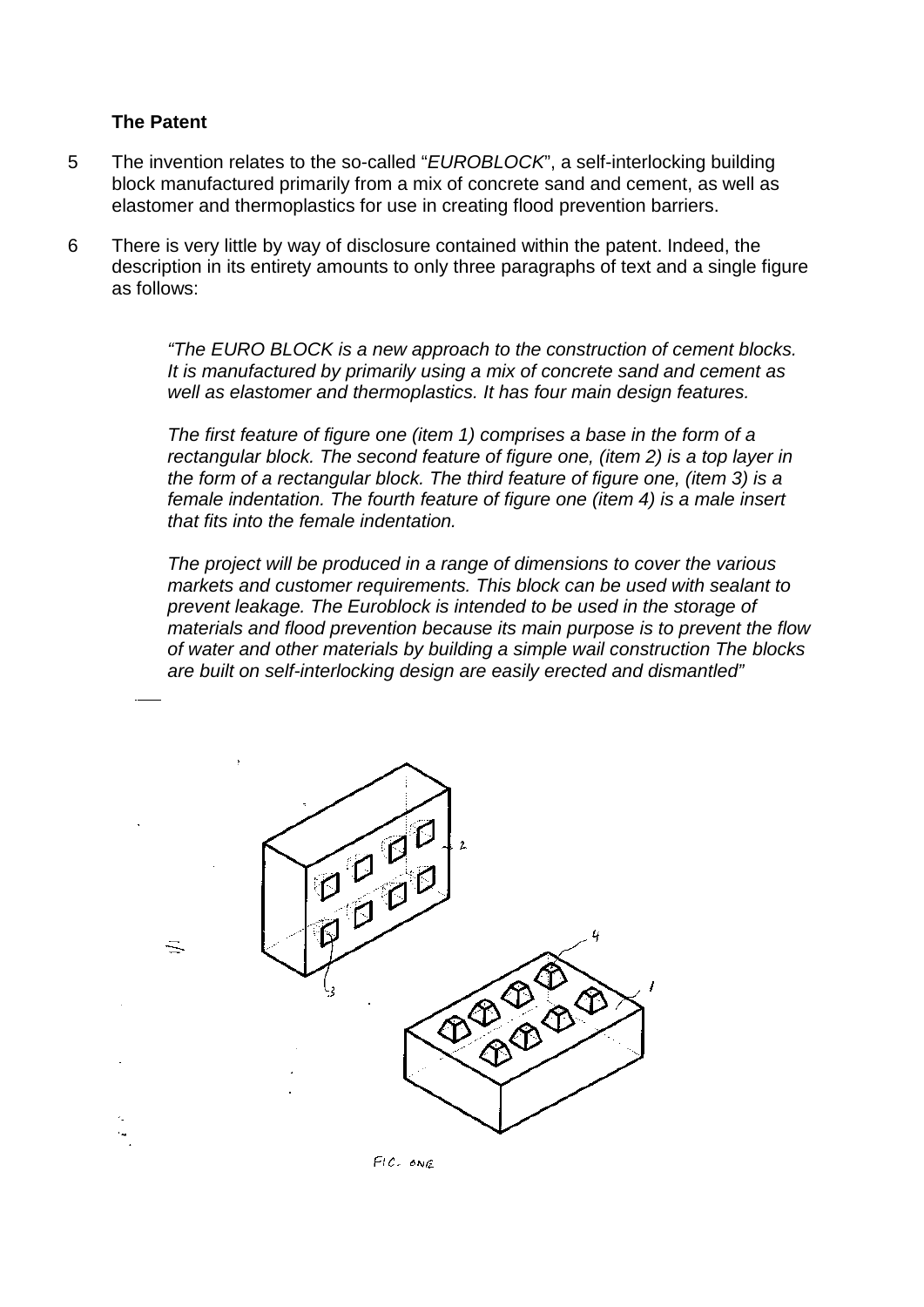- 7 The patent as granted contains a single independent claim of the *omnibus* type as follows:
	- *1. A building block substantially as described with reference to the drawings.*

#### **The Law**

8 The Comptroller's powers to revoke a patent on the application of another person are set out in section 72(1) of the Patents Act 1977 ("the Act"), the relevant provisions of which read as follows:

> *72.-(1) Subject to the following provisions of the Act, the court or the comptroller may by order revoke a patent for an invention on the application of any person … on (but only on) any of the following grounds, that is to say –*

*(a) the invention is not a patentable invention;*

*(b) …* 

*(c) The specification of the patent does not disclose the invention clearly enough and completely enough for it be performed by a person skilled in the art;* 

*...*

- 9 Clearly part (a) and part (c) are those which apply to these proceedings and they indirectly refer to the need for the patents to meet the requirements of section 1(1) (and of course section 2 and 3) and also of section 14(3).
- 10 The relevant parts of section 1 state:

1*.-(1) A patent may be granted only for an invention in respect of which the following conditions are satisfied, that is to say –*

*(a) The invention is new;* 

*(b) It involves an inventive step;* 

*…* 

11 Sections 2 and 3 define what is meant above by "new" and "inventive step" respectively:

> *2.-(1) An invention shall be taken to be new if it does not form part of the state of the art.*

> *(2) The state of the art in the case of an invention shall be taken to comprise all matter (whether a product, a process, information about either, or anything else) which has at any time before the priority date of that invention been made available to the public (whether in the United Kingdom or elsewhere) by written or oral description, by use or in any other way.*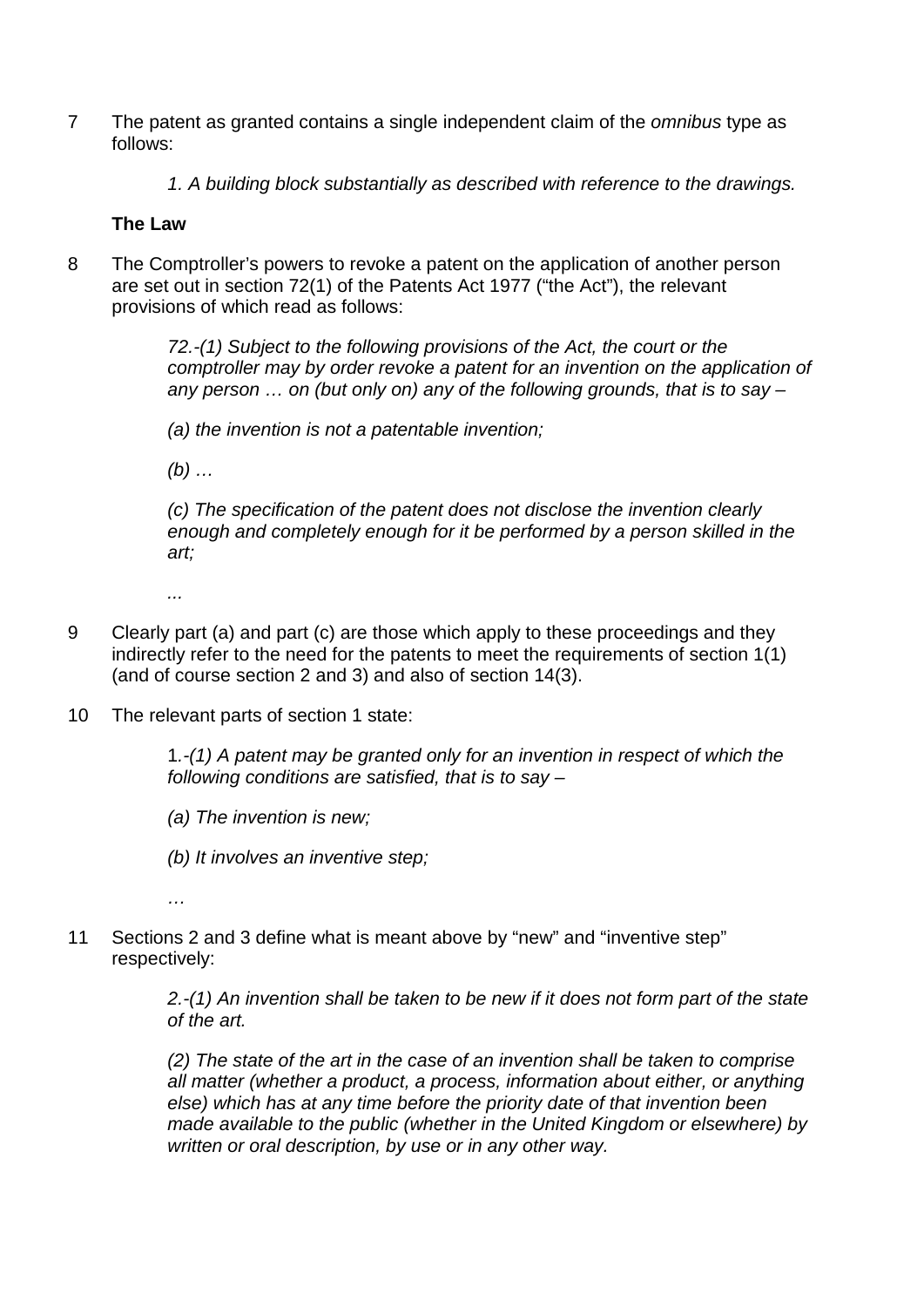*(3) The state of the art in the case of an invention to which an application for a patent or a patent published on or after the priority date of that invention, if the following conditions are satisfied, that is to say -*

*(a) that matter was contained in the application for that other patent both as filed and as published; and* 

*(b) the priority date of that matter is earlier than that of the invention.*

*(4) …* 

*3. An invention shall be taken to involve an inventive step if it is not obvious to a person skilled in the art, having regard to any matter which forms part of the state of the art by virtue only of section 2(2) above (and disregarding section 2(3) above).*

12 Section 14(3) sets out the requirement for sufficiency as follows:

*14(3) The specification of an application shall disclose the invention in a manner which is clear enough and complete enough for the invention to be performed by a person skilled in the art.*

### **The Claimants' case**

- 13 The claimants, in their statement of grounds of 18 December 2013, have identified three prior-art documents which they allege show that the invention as claimed is not new and involves no inventive step. The documents which they rely on are UK Registered Design 2050395, US6050044 and GB2314861.
- 14 In summary, the claimant argues that the invention as claimed, at least insofar as it relates to the general arrangement of a building block as shown in figure 1, having interlocking male inserts and female indentations was not new at the date of filing of the patent, and for example, is disclosed in both UK Registered Design 2050395 and US6050044. The former registered design discloses the well known "*Lego™*" block in which individual blocks have male and female inserts and indentations respectively enabling them to be laid one on top of the other. US6050044 is a further example of a similar type of block used in the construction of real buildings. Whilst neither of these disclosures show inserts or indentations having sloping sides, the claimant argues that this feature involves no inventive step and would be an obvious choice if the intention was to have a building block of the *Lego* type connectable with another in which the inserts and indentations are sloped to facilitate engagement and locking. An example of building blocks, have sloping inserts and indentations is given in GB2314861.
- 15 The claimants also argue that the patent is invalid by virtue of prior public use of the building block called the *Legioblock* manufactured and sold by Jansen Betonwaren B.V. The *Legioblock* comprises on the top surface eight frustro-pyramidal formations and on the bottom surface, eight correspondingly shaped indentations, allowing multiple such blocks to be easily interconnected in the same manner as shown in the drawing of the patent in suit.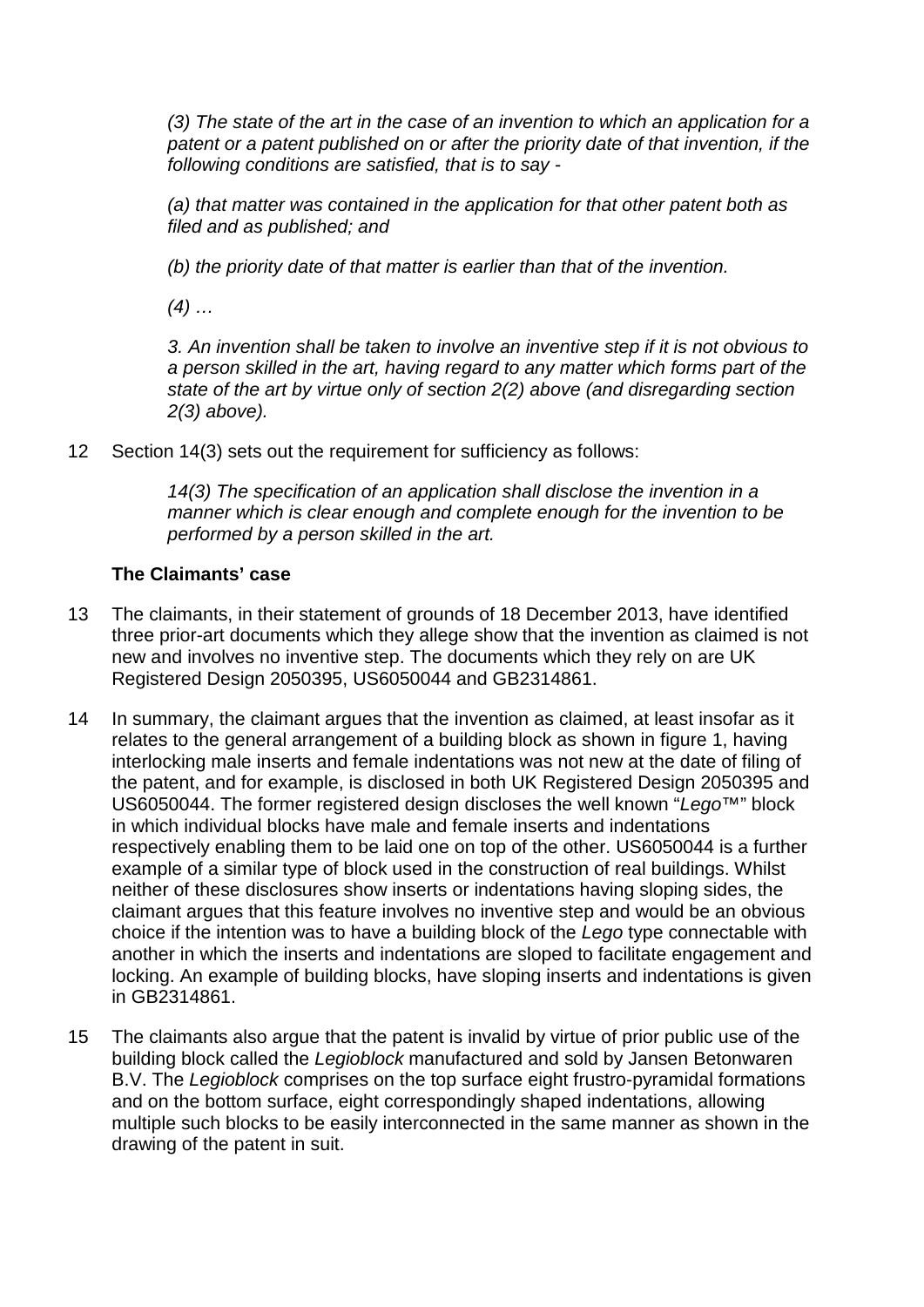16 Finally, they allege that the patent is insufficient as the specification does not disclose the invention clearly enough and completely enough for it to be performed by a person skilled in the art.

#### **The evidence**

- 17 The claimants rely on the evidence of Ms. Rinske Daniels and Mr Hans Tourne respectively. Neither of these witnesses has been subject to cross-examination and therefore their evidence stands unchallenged.
- 18 Ms. Rinske Daniels is Commercial Secretary to a subsidiary of Jansen Betonwaren B.V. Her witness statement describes how her company manufactures a product called *Legioblock*, a self-assembly block made of concrete and designed for forming walls or enclosures without the use of mortar. Each block has eight evenly spaced part-pyramidal projections on the top and correspondingly shaped recesses on the bottom so that successive layers of blocks can be used to create a wall or enclosure. Ms Daniels states that her company began making these blocks somewhere between 1998 and 2001. Her witness statement is accompanied by three supporting exhibits. Exhibit 1 - a newsletter *"de Cirkel"* dated June 2002 issued by A Jansen B.V., in which the development of the *Legioblock* is described along with photographs of the blocks themselves; Exhibit 2 – includes several dated photographs showing *Legioblocks* installed at various locations; and Exhibit 3 - a number of customer invoices relating to sales of the *Legioblock*. Verified translations of the relevant parts of the exhibits have also been provided.
- 19 Hans Tourne is Director of Machinefabriek van de Weert, a company whom he says supplied Jansen Betonwaren B.V. with the moulds for producing *Legioblocks* in 1998. Furthermore, he states that he was aware of the fact that they had started producing Legioblocks directly after delivery of the moulds and in any case before the filing of the patent in 2004. His witness statement is accompanied by a single exhibit showing a modified drawing of the original moulds dated 15 February 2000 which he says was supplied to Jansen Betonwaren B.V. in 2000.
- 20 The defendant relies on the witness statements of Ian Robbie Christie and Brian George Davidson both of whom have been involved at various stages in the processing of the *Euroblock* patent. Both men deny having been aware of the existence of Jansen Betonwaren B.V. and their *Legioblock* product prior to 2013. Again, these witness statements have not been subject to cross-examination and stand unchallenged.

# **Claim construction**

- 21 Before addressing the issue of novelty and inventive step it is important to ascertain the true scope of the invention as claimed. To do this, I must apply an appropriate construction to the claims.
- 22 Historically, omnibus claims have been notoriously difficult to interpret. Are they very narrow, very broad or somewhere in between? This is exacerbated in the present case by the absence a statement of invention or any other claims which might have provided some useful guidance.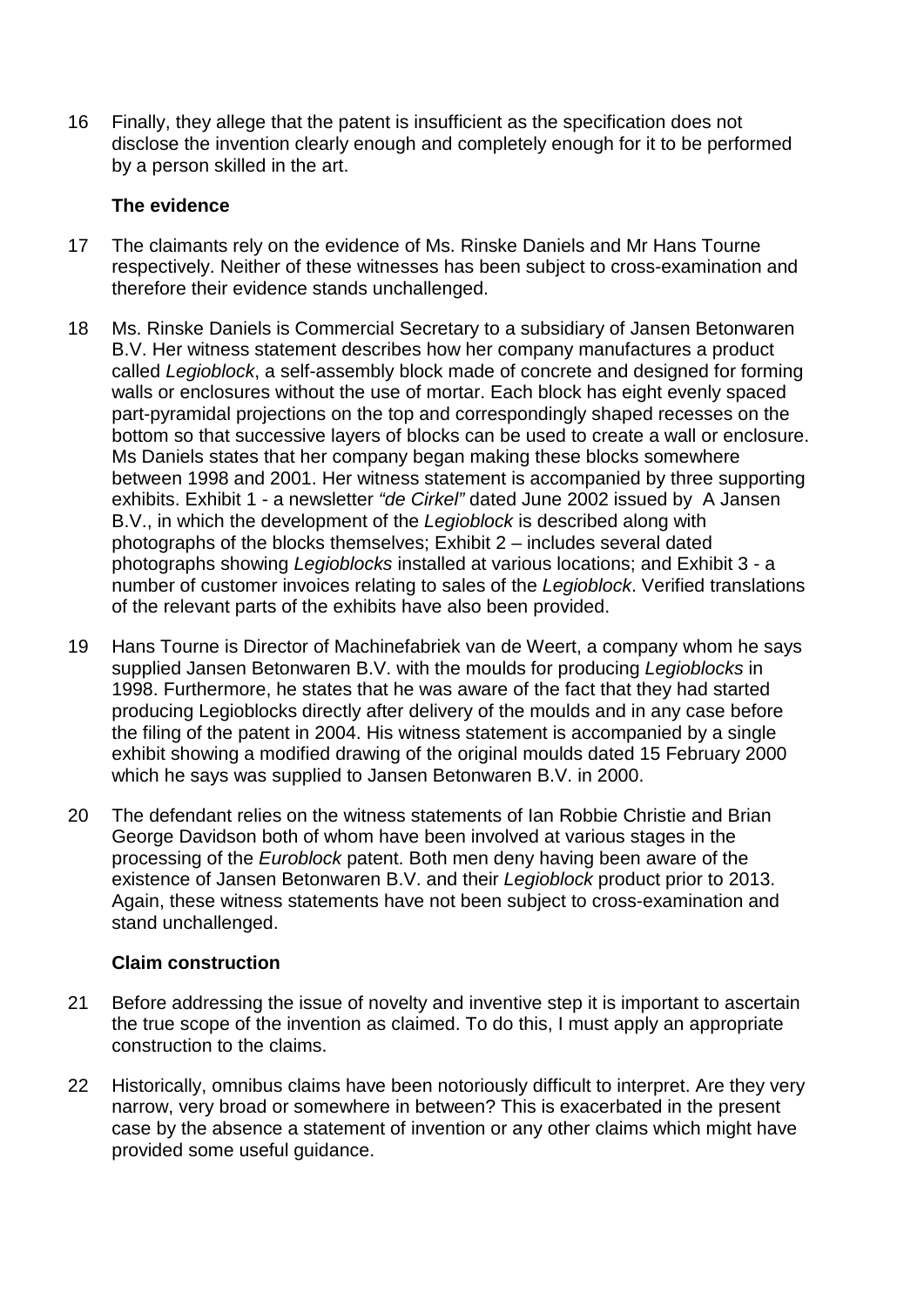23 So what is meant by "*A building block substantially as described with reference to the drawings"?* The Courts in the past have tended to give omnibus claims a narrow interpretation limited to the specific embodiments described and depicted in the drawings, and I think this would be a reasonable place to start. In my opinion, the invention as described with reference to figure 1, would seem therefore to have, at the very least, "*four main design features*" as follows:

> "*The first feature of figure one (item 1) comprises a base in the form of a rectangular block. The second feature of figure one, (item 2) is a top layer in the form of a rectangular block. The third feature of figure one, (item 3) is a female indentation. The fourth feature of figure one (item 4) is a male insert that fits into the female indentation.*"

24 Furthermore, I would go as far as to say that the claim should be limited to the specific embodiment shown in figure 1 where the male inserts and the female indentations are sloped and frustro-pyramidal in shape.

### **Novelty**

- 25 I will begin by considering the allegation of prior-use as this would appear to be the strongest challenge to the validity of Mr Christie's patent.
- 26 I would have to say that there appears to be a striking degree of similarity between the *Legioblock* and that which is the subject of the granted patent. In fact, I would go as far as to say that they appear to be identical in shape and form. The witness statement of Ms. Rinske Daniels is accompanied by a number of exhibits which substantiate this view. For example, in Exhibit 1, the newsletter entitled *"de Cirkel"* and dated June 2002 includes an illustration and a photograph of a concrete building block having male inserts and female indentations which are sloped and frustropyramidal in shape. Furthermore, Exhibit 2 contains some additional photographs showing the aforementioned blocks installed at various locations where they can clearly be seen to be identical in shape and form to those envisaged by the granted patent.
- 27 In addition, the witness statement of Hans Tourne which is accompanied by a single exhibit containing a modified drawing of the original moulds dated 15 February 2000 again shows blocks having the same general shape and form as those illustrated in figure 1 of the patent.
- 28 The evidence, which I emphasise stands uncontested, therefore suggests that moulds for the Legioblocks were being made and supplied to Jansen Betonwaren B.V. in 1998 and in a slightly modified form in 2000. Both witnesses attest to the fact that the company was producing blocks prior to the filing of the patent in 2004. Indeed, Exhibit 3 accompanying the witness statement of Ms. Rinske Daniels supports this view as it contains a number of invoices for the sale of *Legioblocks* which are dated 2003.
- 29 It is my view, having considered the evidence before me, that the production of the *Legioblock* product constitutes an enabling disclosure made available to the public prior to the filing of the patent in 2004 of concrete building blocks having male inserts and female indentations which are sloped and frustro-pyramidal in shape as are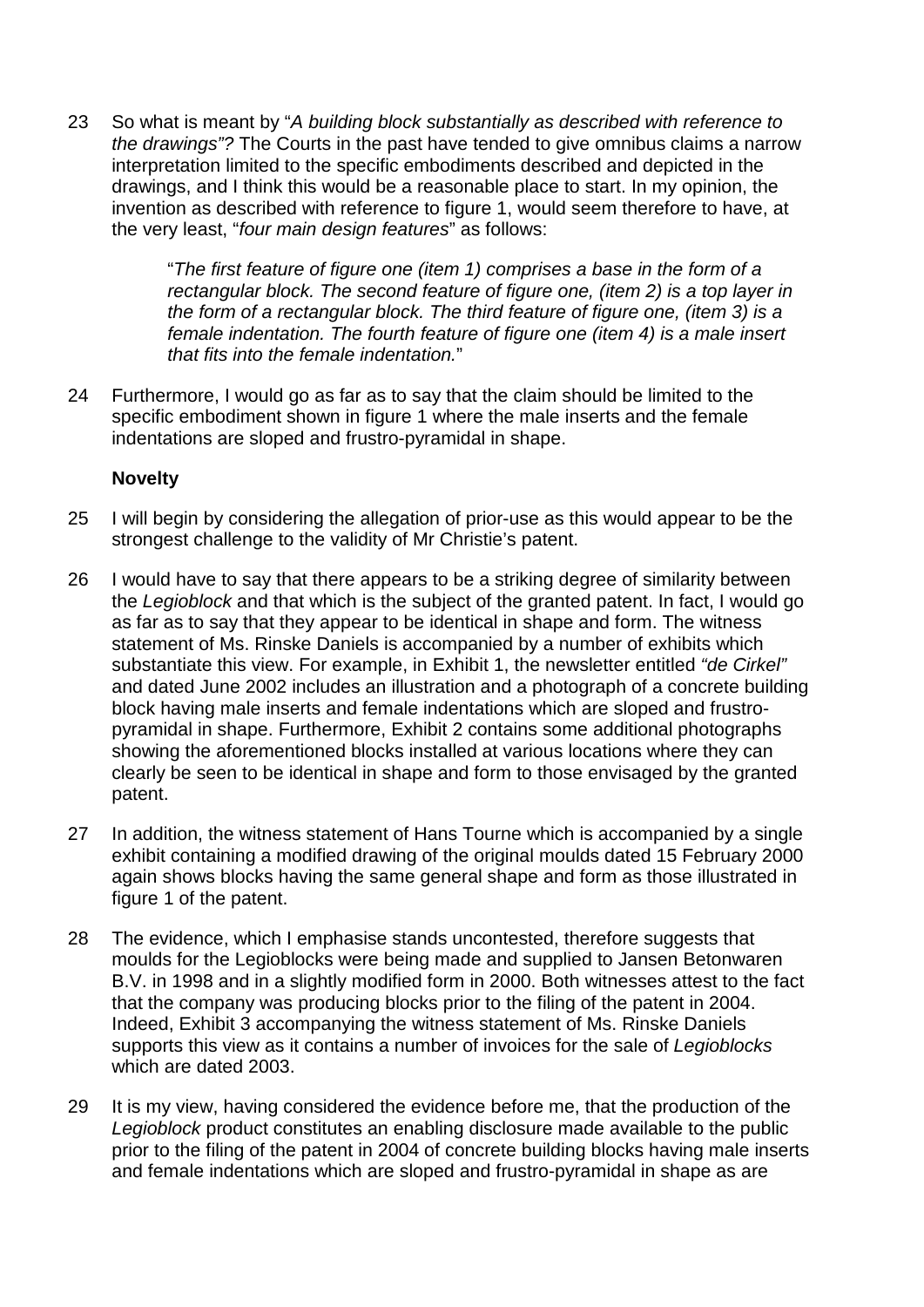described and illustrated in figure one of the patent, and that this disclosure renders claim 1 invalid for lack of novelty. I can see nothing in the defendants arguments to convince me otherwise. The fact that niether Mr Christie nor the examiner were aware of the existence of the *Legioblock* product during the examination process provides no defence. The production of the *Legioblock* constitutes a novelty destroying disclsoure within the meaning of the Act. Whilst unfortunate, it is not uncommon for relevant prior-art to surface post grant particularly in cases involving prior public disclsoure or materials which were not readily available to the examiner at the time of examination such as the newsletter shown in Exhibit 1.

### **Alternative construction and sufficiency**

- 30 It is possible to apply a slightly narrower construction to claim 1 by further limiting its scope not only to the physical shape and form of the blocks as described and illustrated in the drawings but to require them to be manufactured using "*a mix of concrete sand and cement as well as elastomer and thermoplastics"*. This would have the effect of rendering the claim novel over the alleged prior-use as there is nothing in the evidence to suggest that the *Legioblocks* have such a composition.
- 31 However, this is where the issue of sufficiency comes to bear. A patent is said to be invalid "if the specification does not disclose the invention clearly enough and completely enough for it to be performed by a person skilled in the art" (section 72(1)(c) of the 1977 Act). The patent will be insufficient if the skilled person is unable to carry out the claimed invention given the description of it in the specification and common general knowledge (sometimes called "classical insufficiency"). In order to be sufficient the application must include as a minimum something amounting to one embodiment or example that can be put into effect. The second way in which sufficiency can arise is when the disclosure is so ambiguous as to make it impossible to know whether one had worked the invention or not
- 32 *So who is the skilled person and what does he know?* A patent specification is addressed to those likely to have a practical interest in the subject matter of the invention, and such persons are those with practical knowledge and experience of the kind of work in which the invention is intended to be used. The addressee comes to a reading of the specification with the common general knowledge of persons skilled in the relevant art, and he or she reads it knowing that its purpose is to describe and demarcate an invention. The skilled person is unimaginative and has no inventive capacity.
- 33 I am conscious that neither party has addressed the issue of the skilled person in their evidence, so I have little to guide me in this respect. However, I consider that in this case the skilled addressee is someone who is involved in the construction of concrete structures including walls using cement blocks to protect materials from ingress of water and for flood prevention, and that they would have knowledge of the materials, techniques and processes used to manufacture cement blocks.
- 34 *So, is the disclosure sufficient for the skilled person to carry out the invention?* I do not think so*.* In this case, if I am correct in having further limited the claim to a building block manufactured using *"a mix of concrete sand and cement as well as elastomer and thermoplastics"*, I would have expected to see at least one example, or at least an indication given in the specification of the type of elastomer and